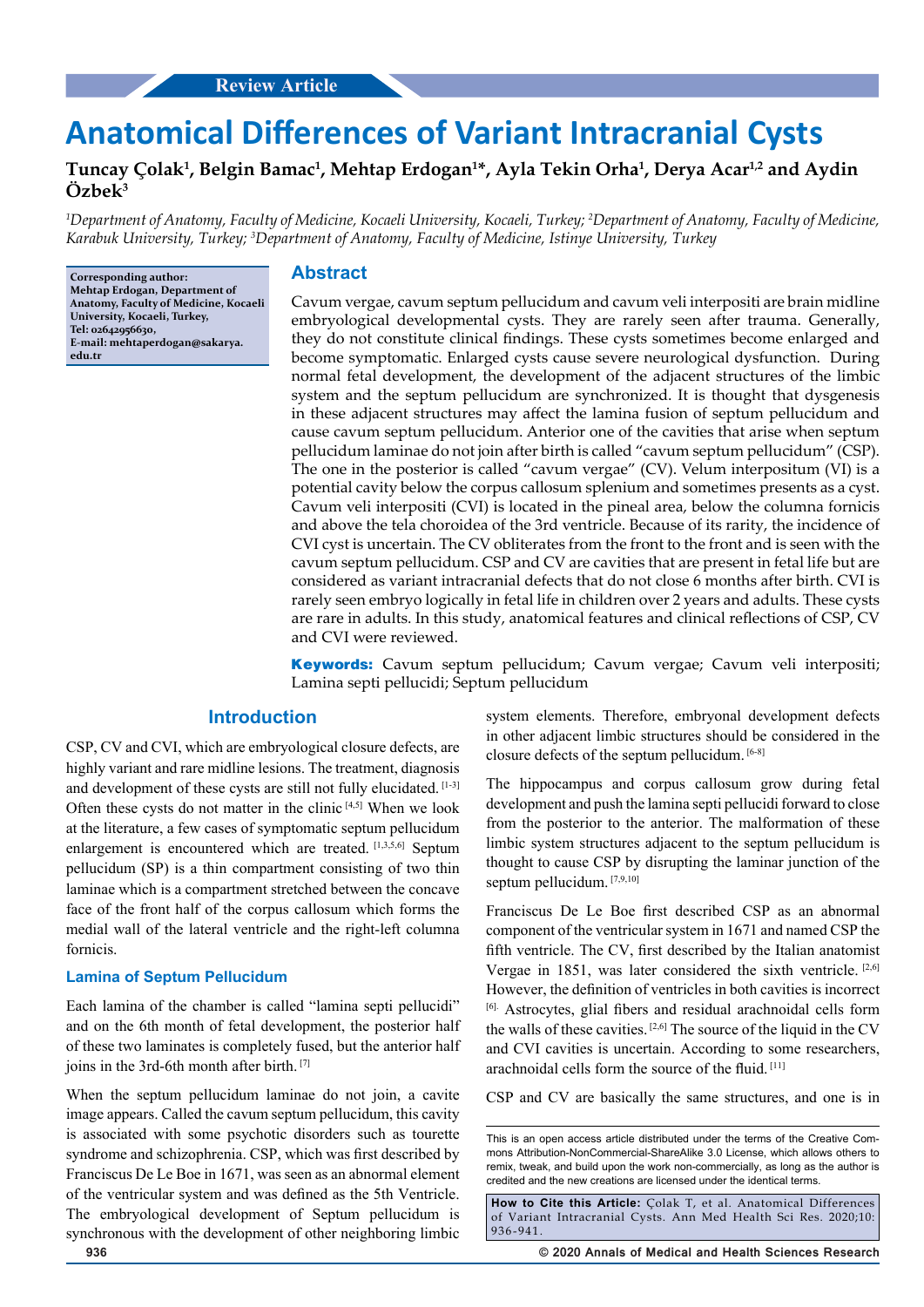front of the other behind the imaginary vertical line made by the column of the fornix. CVS is in front of the imaginary vertical line, CV is behind.

## **Corpus callosum**

It is the most basic way of connecting the two hemispheres of the cerebrum.

It provides the cognitive, motor and sensory performance of the brain by connecting stimuli originating from the cortex to the contralateral hemisphere. The embryological development of the corpus callosum begins with the formation of primitive lamina terminalis in the fifth week of fetal life. The thickened primitive lamina terminalis forms the comissural plate and the glial cells merge to form a junction path. In the seventeenth week of fetal life, the corpus callosum becomes mature. If agenesis occurs in the development of the corpus callosum, comissural fibers cannot cross the midline. The corpus callosum has four sections: rostrum, genu, truncus, and splenium. [12]

The corpus callosum has superior and anterior gyrus cinguli and posterior is the isthmus of gyrus cinguli. In the inferior of the corpus callosum, there are septum pellucidum and lateral ventricles [Figure 1]. There are limbic system structures around it. [13] Therefore, the corpus callosum is thought to be indirectly associated with the limbic system. [14]

#### **Septum pellucidum**

Septum pellucidum (formerly septum lucidum): It is a vertical thin chamber made of white and gray ore, both sides covered with epandim. Septum pellucidum clings to the corpus callosum above, below clings to fornix [Figure 2]. It is located between rostrum and truncus corporis callosi in the front. In fact, it is in the form of two leaves called lamina septi pellucidi. Sometimes it fuses with each other in the form of a single layer, sometimes there is a narrow gap between them called the cavum septi pellucidi. [4,5] This cavity has no connection with the ventricular cavity.

Although CVP is found in newborns, it closes in adults and not infrequently. It serves as a responsinle center for the dissemination of information occurring in and out of the limbic system. In the destruction of septum pellucidum have been occured some clinical picture. [7,8]

#### **Plexus choroideus ventriculi lateralis**

The plexus choroideus ventriculi tertii located in the third ventricle passes through the foramen interventricular (Monro hole) and proceeds in the pars centralis and cornu temporale [inferius] of the lateral ventricles. Its surface is approximately 40 cm2 . Plexus choroideus ventriculi lateralis consists of two layers of pia mater and ependymal cells lining the ventricular face. Plexus choroideus is not found in the subsequently developing cornu frontale [anterius] and cornu occipitale [posterius]. Two pia mater leaves covering the lower face of the fornix above, the ceiling of the third vent and the upper face of the thalamus below, extend through the fissura choroidea under the name of interlining choroidea ventriculi tertii and extend to the outer wall



**Figure 1:** Image of septum pellucidum and adjacent structures pn plastined cadaver (A: Anterior, P: Posterior, 1: Septum pellucidum).



**Figure 2:** Image of septum pellucidum and adjacent structures pn plastined cadaver (1: Septum pellucidum, 2: Corpus callosum genu, 3: Corpus callosum splenium, 4: Thalamus).

of the pars centralis. Meanwhile, it carries the ependymal layer that lays the ventricular cavity. The stalemate between these two pia mater leaves and directed towards the lateral is called fissura choroidea, and the vein-rich structure at the lateral end of this stalemate is called plexus choroideus ventriculi lateralis. According to this statement, plexus choroideus ventriculi laterlaris is a vein-rich cauliflower structure consisting of pia mater and epandym cells.

The veins are added to the plexus choroideus ventriculi lateralis between the two pia mater leaves (fissura choroidea). A. choroidea anterior, a branch of a. carotis interna, is inserted into the plexus at the tip of the cornu inferius. A. choroidea posterior, branch of a. cerebri posterior, is enters to plexus passing under the splenium corporis callosi. Its veins (v. choroidea) show a meandering course. The v. cerebri interna on both sides merge into the midline and v. creates magna cerebri. This vein opens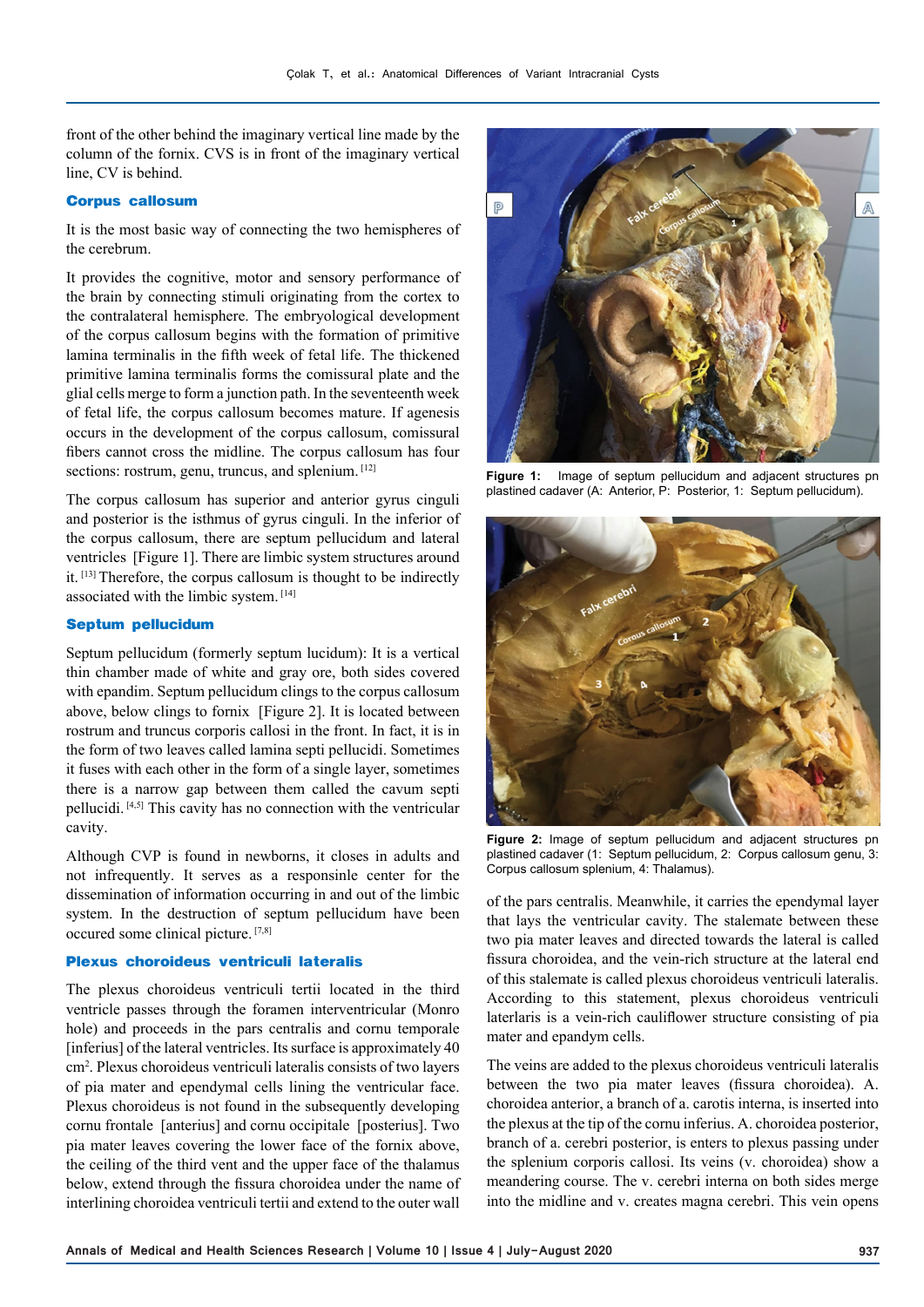to the place where the sinus sagittalis inferior meets the sinus rectus. [15]

#### **Cavum septum pellucidum and cavum vergae**

In the anterior part of the cerebrum, there are two potential cavities in the midline. These are CSP and CV. These cavities are formed in the median line by septum pellucidum leaves during cerebrum morphogenesis. Septum pellucidum is a thin membranous structure consisting of two transparent laminar layers. Different views have been proposed regarding the embryogenesis of CSP and CV. [12]

## **Literature Review**

Some authors suggest that the third month of pregnancy occurred as a result of the rapid expansion of the lamina terminalis, [16] while a group of researchers suggested that the formation of the interhemispheric fissure did not merge, [17] but the formation mechanism has not been clarified yet. Embryological development of CV and CSP; It depends on the embryological development of SP. Development of SP 10-12 of gestation begins in the weeks. It reaches adult form with corpus callosum in the 17th week of gestation. SP, which has a solid structure in the early stages of fetal life, later turns into a cavum as a result of interstial cleavage of the "commissural plate". The prevalence of CSP decreasing with age decreases in all preterm babies. The pellucidual leaves that make up the CSP merge and its top remains towards the occipital lobe and its base remains a septum directed towards the frontal lobe. With this junction, the cavum disappears, the triangular septum pellucidum remains.

SP is a transparent structure containing glial cells, nerve fibers and plexus choroideus related veins. It extends from the laminate terminal to the splenium of the corpus callosum. SP occurs by adhesion of two membranous laminates.<sup>[18]</sup>

Each laminate is located in the central part of the lateral ventricles and in the medial wall of the cornu anterior. The inner face of the lamina leaves is covered with pia mater and the ventricular face with the ependymal layer. SP is fed by the anteromedian ganglionic branches of a. cerebri anteror. For the first time in 1671, the anatomist named slyvus described the expansion between the SP leaves. CV was named Vergae because it was described by Andrea Vergae in 1851. CV is an expansion just behind CSP.

It is usually found with CSP and has been proposed as a posteriorly located CSP for some time. Considering that there is an imaginary vertical line made by columna fornicis, the cavity remaining at the anterior of the vertical line is CSP and the cavity remaining on the posterior side is CV. CSP and CV are actually formations with the same structure. There are corpus callosum genu in the anterior of the CSP, the forearm of the fornix in the posterior, the truncus of the corpus callosum, the rostrum corpus callosum and comissura anterior in the inferior, and the lamina septi pellucids in the lateral.

The superior of the CV includes the truncus corpus callosum, the anterior legs of the fornix in the anterior, the splenium

corpus callosum in the posterior, and the residues on the tela choroidea and the comissura hyppocampi in the inferior. Schunk found the width dimensions of CSP as 2 mm, 3 mm, and 5 mm. Schwidde, which calculates CSP dimensions as vertical 7.5 mm and transverse 3.6 mm; When CV and CSP are available together, they calculated their average dimensions as CV: 25 mm, CSP: 6.9 mm.

The content of the liquid in CSP and CV is a controversial issue. Because, although the cavities have no relation with the ventricular system, it has been determined that they can be connected to the ventricles with the windows formed for different reasons. Both cavities have connections with each other, the name of the connection is the aquducta septi. They rarely differ from each other with columna fornicis. According to some circles, the structure of lamina leaves is suitable for communication with the ventricles. According to some circles, they think that this layer can secrete a liquid since the cell layer of the lamina leaves is covered with arachnoid and pia residues.

Septum pellucidum should not be considered as a stretched thin membranous structure only between the fornix and corpus callosum. It should be considered as an important element of the limbic system, as it is a part that transfers information between the hypothalamus and the hippocampus. [7]

## **Cavum veli interpositi**

The velum interpositum cavity is a subarachnoid space that is associated with fornix and fornix's respective plexus choroideus. This plexus choroideus forms roof of III. ventricule from the back. [19,20]

Cavum veli interpositi is a potential space between the double layer interlining choroidea layers of the third ventricle. [19]

If this gap is enlarged, then it is called as the cavum veli interpositi. Sometimes, this potential space is filled with CSF and can be seen sonographically as an interhemispheric cyst. Dilatation of this area with fluid accumulation creates a midline cyst above the apex of the third ventricle, forward and below the splenium of the corpus callosum, in front of the pineal gland. [19,21]

The incidence of CVI cysts is uncertain because of its rarity, and the results of affected individuals are variable. [22,23]

Contrary to rare pre-natal diagnoses, 3% of children up to 2 years of age had CVI cysts. [22-24]

When diagnosed before birth, these cysts are usually harmless, as they do not disrupt the brain parenchymal structures. [21]

However, attention should be paid to the excessive expansion of CVI cysts, since their increase in size may cause the foramen monron to close, thus causing hydrocephalus by partially blocking the flow of cerebrospinal fluid. [22,24,25]

Laroche and Baudey showed that CSP and CV are present in almost all newborns born with normal brain structures and that midline formations start from CV and close from back to front. [26] It is very rare to see CV and CSP together. While CV begins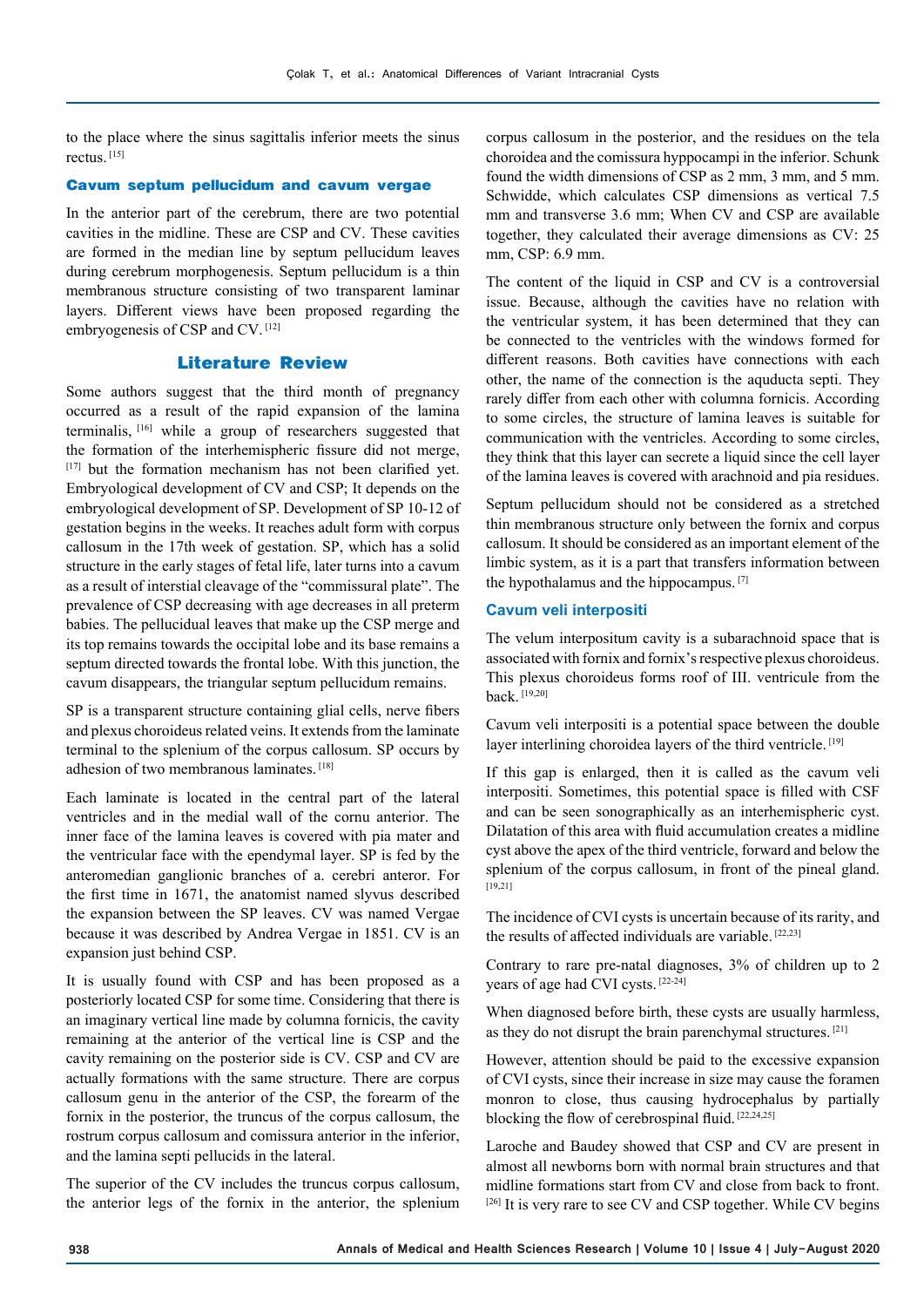to close in the 6th month of gestation, CSP starts to close in the eighth month. The brain midline structures begin to close from the posterior to the anterior. Compared to CSP, the CV in the rostral disappears earlier. [26,27]

As a result of pathological studies, CV prevalence was found to be 100% in 6 month old fetuses and 40% in newborns born on time. CV is usually seen with CSP. It is a rare condition to see CV alone. Insulating CV was not found in 1032 autopsy studies. CV ratios in the brain CT examination involving 1050 children aged 0-14 years by Nakona et al. ˂1 year was 0.6%, 1% in 1 year old, 0% in 10-14 years old. CV rate was determined as 0.4% at all ages. The rate of CSP was 97% in the first week in a normal newborn, 85% in the first 30 days, 45% in sixty days, 15% in the 3-6 months period, and 12% under the age of 16. Fast adhesion in the 2nd and 6th months after birth is remarkable. [28]

According to the CSP definition made by Shaw and Alvord; although the septum is defined as a space with a minimum distance of 1 mm or more from the top and bottom surrounded by two lamninar leaves, in some studies its evaluation as cavum in the cavities as much as the pinhead causes variation in the determination of CSP prevalence.<sup>[16]</sup>

While the incidence of CSP was 12% in 374 patients without neurological disorders between 6 months and 16 years; In the study carried out by Schwidde in 1952, the incidence of CSP was calculated as 20.34% in the study in which the human brain belonging to 1032 different age groups was examined. Shunk, on the other hand, found this rate as 60.2% in his study on 307 neurological disorders. [29] The reason for such a big difference in the autopsy study results is that the measurement parameters in the cavum areas are handled differently. However, there are differences not only in autopsy studies but also in cavum measurements made with imaging methods. While CSP prevalence ranged from 0.1% to 0.4% in a cavum calculation study with a PEG.

While CSP prevalence ranged from 0.1% to 0.4% in a cavum calculation study with a PEG,  $[29]$  in another imaging study, CSP prevalence was calculated between 0.21% and 1.7%. [30] In the CT examination study conducted by Nakona et al. on 1050 cases, the CSP prevalence was calculated as 3.9% under one age and 2.2% in all age groups. Sarwar found this rate as 3.3% in his study and determined that 1.6% of 633 cases had CSP and CV at the same time. [7]

CSP, which was first considered as a ventricular system element in 1671, was defined as the 5th Ventricle by Franciscus De Le Boe. <sup>[6]</sup> The CV was first described by the Italian anatomist Vergae and considered the 6th Ventricle.

The wall cavities of CSP and CV are composed of astrocytes, arachnoidal cell residues and glial fibers. [2,6] Therefore, the 5th and 6th ventricle definitions; It is not correct since CSP and CV walls do not contain ependymal and plexus choroideus cells. [6]

In some sources it has been suggested that the source of the liquid in CSP and CV is now arachnoidal cells. [11]

There is no clear concept for CSP and CV naming. Although

some scientists call "CSP and CV" as cysts, according to some scientists, they define CSP and CV as an enlarged cavite. [1,5,6,11,31]

It has been reported in the literature that CV is less common than CSP. It has been reported that CV cyst is usually seen with CSP. [1,5,16,32] The number of CV cyst cases alone is quite low in the literature.  $[2,11,33]$  CVI is a condition where the cisterna velum interpositum is dilated. [19] This cavum cyst usually occurs in newborns. CVI, which is expected to close after the age of two; Its incidence is 3% before 2 years of age. [22-24]

These midline cysts mentioned usually do not have any symptoms, so no treatment is given. In studies conducted, cases where midline cysts are symptomatic can be listed as convulsive disorders, growth and development retardation, and some neurological findings. [28]

Treatment of symptomatic cysts; if another pathological condition is not accompanied by opening a cyst wall and shunting.

In complicated cases leading to hydrocephalus attention should be paid to the obstruction in CSF flow and this should be considered in treatment. [34,35]

## **Results and Discussion**

The embryological development of CSP is closely related to the corpus callosum (CC). The absence of CSP is associated with an extremely broad spectrum of neuroanatomic malformation: these are hydranencephaly and deadly alobar holoprosencephaly; potentially serious but not fatal schizencephaly, porencephaly, basilar encephaloceles, and severe hydrocephalus. [36,37]

Routine neuropsychiatric tests should be performed in patients with CSP lesions.

Because neuropsychiatric diseases can remain hidden unless appropriate tests are performed. During embryological development, CV and CSP formed in the midline of the brain between the SP leaves can be visualized with today's imaging techniques. While these cavities can be imaged with ultrasound in newborns; are the spaces that can be detected by CT and MRI in the following periods. CSP, the prevalence of which decreases with age, is present in all premature. It is very rare to see CV alone. The prevalence of the CV seen with CSP is 3-18%. The prevalence of CSP decreases rapidly by 85% in the first month and the first 6 months in the next 6 months, decreasing to 15% and 12% in adolescence. Although CV and CSP were named as the 5th and 6th ventricles, it was understood that they had a different embryological structure than the ventricles in later embryological studies. These midline cavities are associated with important parts of the limbic system. It has direct and indirect connections with hypothalamus, hippocampus, gyrus cinguli, frontal cortex, brainstem reticular formation. [38-40]

## **Conclusion**

Cavums, which are potential cavities, must have a significant expansion in order to be accepted as a cyst. Generally, CV and CSP do not produce findings, they are detected by chance. In the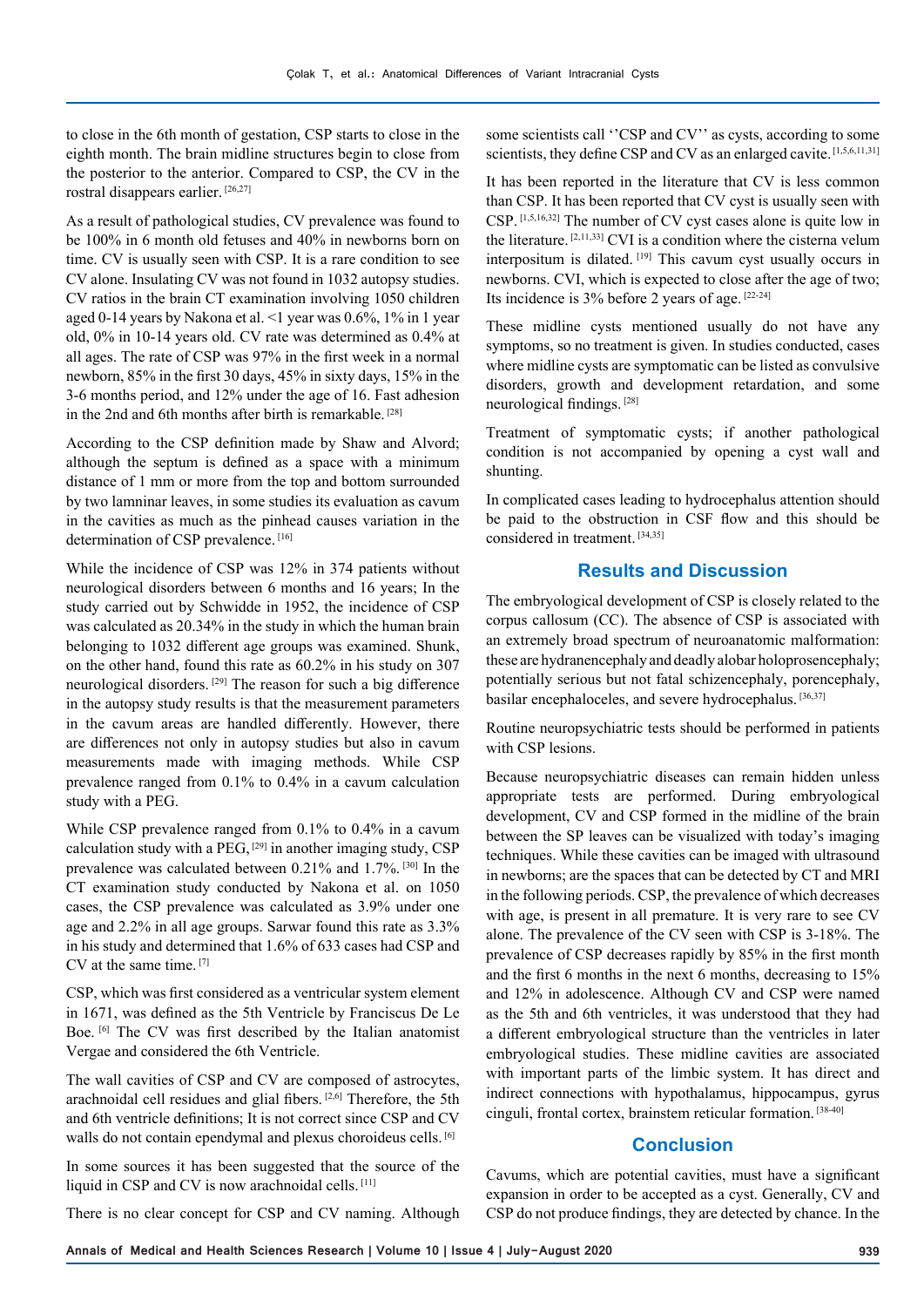clinic, these cysts usually manifest with emotional behavioral disorders. Pathological and asymptomatic cysts, which are divided into two, are asymptomatic, 1% observed in all cranial CT images. Pathological ones are much rare and commonly occur with cerebral diseases. Shunt operations are often used in treatment. According to some researchers, the appearance of CV in adults without CSP is one of the brain midline developmental defects. Clinical variations of CV and CSP and their relationship with neuropsychological diseases are still under investigation.

## **Competing Interests**

The authors declare that they have no competing interests.

## **References**

- 1. Bayar MA, Gökçek C, Gökçek A, Edebali N, Buharalı Z. Giant cyst of the cavum septi pellucidi and cavum vergae with posterior cranial fossa extension: case report. Neuroradiol. 1996;38:187-189.
- 2. Donauer E, Moringlane JR, Ostertag CB. Cavum vergae cyst as a cause of hydrocephalus "almost forgotten"? Successfull steriotactic treatment. Acta Neurochir. 1986;83:12-19.
- 3. Sencer A, Sencer S, Turantan İ, Devecioğlu Ö. Cerebral fluid dynamics of the cava septi pellucidi and Vergae. J Neurosurg. 2001;94:127-129.
- 4. Nakajima Y, Sano S, Kuramatsu T. Ultrasonographic evaulation of cavum septi pellucidi and cavum Vergae. Brain Dev. 1986;8:505-508.
- 5. Donati P, Sardo L, Sanzo M. Giant cyst of the cavum septi pellucidi, cavum vergae and veli interpositi. Minim Invas Neurosurg. 2003;46:177-181.
- 6. Rossitch E Jr, Wilkins RH. Developmental midline intracranial cysts. In: Wilkins RH, Rengachary SS (ed). Neurosurgery update II. New York, Mc Graw-Hill, USA. 1991;289-290.
- 7. Sarwar M. The septum pellucidum: Normal and abnormal. Am J Neuroradiol. 1989;10:989-1005.
- 8. Kim KJ, Peterson BS. Cavum septum pellucidi in Tourrette syndrome. Biol Psychiatry. 2003;54:76-85.
- 9. Nopoulos P, Swayze V, Flaum M ve ark. Cavum septi pellucidi in normals and patients with schizophrenia as detected by magnetic resonance imaging. Biol Psychiatry. 1997;41:1102-1108.
- 10. Kwon JS, Shenton ME, Hirayasu Y ve ark. MRI study of cavum semptum pellucidi in schizophrenia, affective disorder, and sczhizotypal personality disorder. Am J Psychiatry. 1998;155:509-515.
- 11. Behrens P, Ostertag CB. Steriotactic management of congenital midline cysts. Acta Neurochir. 1993;123:141- 146.
- 12. Rakic P, Yakovlev PI. Development of the corpus callosum and cavum septi in man. J Comp Neurol. 1968;132:45-72.
- 13. Apak S. Korpus Kallozum Beynin Merkezindeki Gizemli Bölge. Journal of Current Pediatrics. 2009;73.
- 14. Ramaekers G, Njiokiktjien C. Pediatric Behavioural Neurology: Suyi Publications. 1991.
- 15. Arıncı K, Elhan A. Güneş Kitabevi, Ankara, Merkezi Sinir Sistemi, 1995;314-315.
- 16. Shaw CM, Alvord JR EC. Cava Septi Pellucidi Et Vergae: Their Normal and Pathological States. Brain. 1969;92:213-224.
- 17. Corning HK. Lehrbuch der Entwicklungsgeschichte des Menschen: JF Bergmann; 1921.
- 18. Aydın S. İnsan anatomisi ve fizyolojisi: Anadolu Universitesi; 2000.
- 19. Kier LE. The evolutionary and embryologic basis for the development and anatomy of the cavum veli interpositi. AJNR Am J Neuroradiol. 1999;20:1383-1384.
- 20. Eisenberg VH, Zalel Y, Hoffmann C, Feldman Z, Achiron R. Prenatal diagnosis of cavum velum interpositum cysts: significance and outcome. Prenat Diagn. 2003;23:779-783.
- 21. Blasi I, Henrich W, Argento C, Chaoui R. Prenatal diagnosis of a cavum veli interpositi. J Ultrasound Med. 2009;28:683-687.
- 22. D'Addario V, Pinto V, Rossi AC, Pintucci A, Di Cagno L. Cavum veli interpositi cyst: prenatal diagnosis and postnatal outcome. Ultrasound Obstet Gynecol. 2009;34:52-54.
- 23. Shah PS, Blaser S, Toi A. Cavum veli interpositi: prenatal diagnosis and postnatal outcome. Prenat Diagn. 2005;25:539-542.
- 24. Hertzberg BS, Kliewer MA, Provenzale JM. Cyst of the velum interpositum: antenatal ultrasonographic features and differential diagnosis. J Ultrasound Med. 1997;16:767-770.
- 25. Vergani P, Locatelli A, Piccoli MG. Ultrasonographic differential diagnosis of fetal intracranial interhemispheric cysts. Am J Obstet Gynecol. 1999;180:423-428.
- 26. Larroche JC, Baudey J. Cavum septi lucidi, cavum Vergae, cavum veli interpositi: Cavités de la ligne médiane (Part 1 of 2). Neonatology. 1961;3:193-213.
- 27. Mott SH, Bodensteiner JB, Allan WC. The cavum septi pellucidi in term and preterm newborn infants. J Child Neurol. 1992;7:35-38.
- 28. Nakano S, Hojo H, Kataoka K, Yamasaki S. Age related incidence of cavum septi pellucidi and cavum vergae on CT scans of pediatric patients. J Comput Assist Tomogr. 1981;5:348-349.
- 29. Saba L, Anzidei M, Raz E, Suri J, Piga M, Grassi R, et al. MR and CT of brain's cava. J Neuroimaging. 2013;23:326-335.
- 30. Lewis SW, Mezey GC. Clinical correlates of septum pellucidum cavities: an unusual association with psychosis. Psychol Med. 1985;15:43-54.